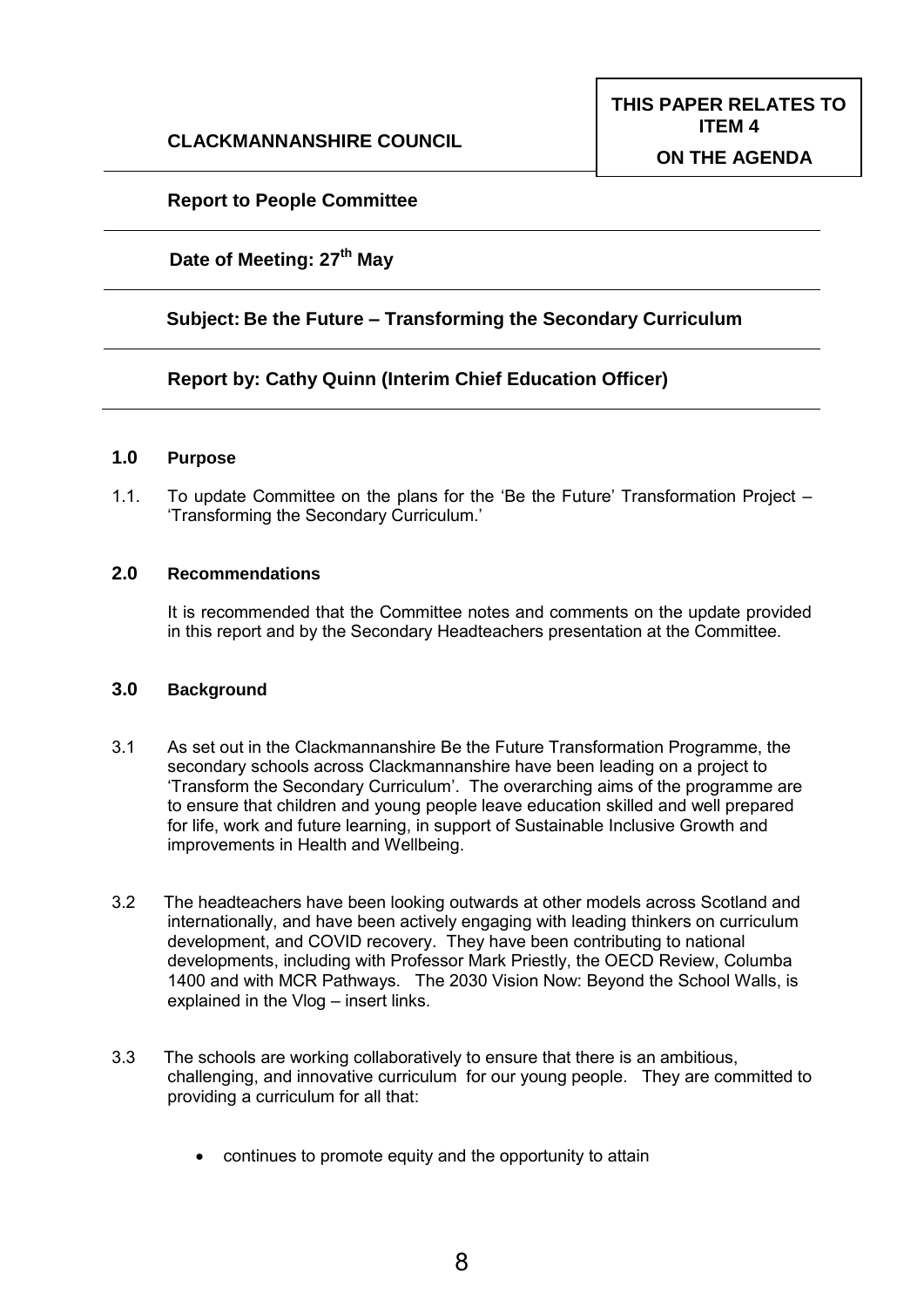- offers many pathways and removes any barriers to our young people achieving their goals
- promotes and supports a young person's social, emotional, and mental wellbeing.
- 3.4 Aligning elements of the school curriculum and adapting school day timings across all establishments will provide every young person in the Senior Phase with access to over 70 courses.
- 3.5 In addition to this, the many advances made in extra-curricular with the online learning offer, including with the Regional Improvement Collaborative, means that every young person in Clackmannanshire can access the number and range of qualifications they want and need.
- 3.6 In addition to the more traditional range of subjects, the schools have been collaborating on a, leadership and wellbeing programme. Developing a range of strategic partners, underpinned by a shared values based approach, means that the strong curricular offer is being enhanced by wellbeing support, personal development and leadership opportunities. Partners, including, Columba 1400, MCR Pathways, SFA, Wellbeing Scotland and Duke of Edinburgh bring another dimension to the experiences open to our young people. This builds on many of the opportunities afforded through the Scottish Attainment Challenge Fund, and will support the Service in maximising funding opportunities and realising any potential financial benefits.
- **3.7** Engagement with staff, Parent Councils, young people and parents and carers is ongoing in each establishment. As the transformation project continues, ongoing engagement will be crucial to releasing the potential to develop innovative solutions. The project needs to be future oriented and adapt to changing circumstances and need. The focus will continue to focus on 'new models' and how this can enhance the current curriculum pathways and improve the offer for all children and young people in Clackmannanshire. The Vlog will act as an introduction to the aims and principles of the ongoing transformation and will be used to publicise a joint inter-school collaboration event planned for September/October 2021

## **4.0 Sustainability and Resource Implications**

#### *Financial Details*

#### *Staffing*

There are no implications for staffing arising from this report.

## **5.0 Exempt Reports**

5.1 Is this report exempt? Yes  $\Box$  (please detail the reasons for exemption below) No ☑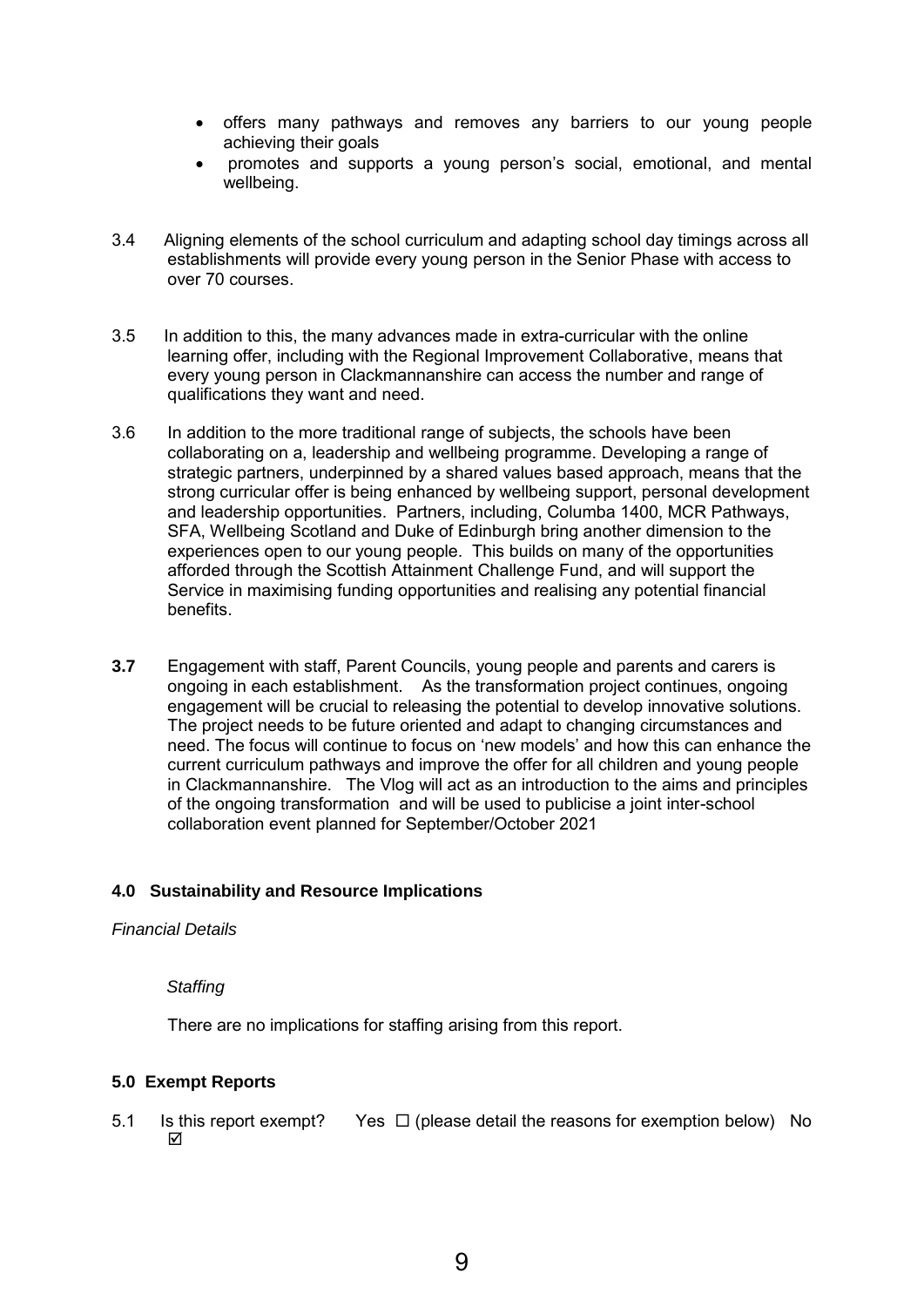### **6.0 Declarations**

The recommendations contained within this report support or implement our Corporate Priorities and Council Policies.

### (1) **Our Priorities** (Please double click on the check box  $\boxtimes$ )

Clackmannanshire will be attractive to businesses & people and ensure fair opportunities for all ensure fair opportunities for all Our families; children and young people will have the best possible start in life Women and girls will be confident and aspirational, and achieve their full potential  $\Box$ Our communities will be resilient and empowered so that they can thrive and flourish that they can be a structured by  $\Box$ 

# (2) **Council Policies** (Please detail)

Be the Future Corporate Plan 2018-22

Local Outcomes Improvement Plan

## **7.0 Equalities Impact**

7.1 Have you undertaken the required equalities impact assessment to ensure that no groups are adversely affected by the recommendations?  $Yes \nabla$   $No \nabla$ 

## **8.0 Legality**

- 8.1 It has been confirmed that in adopting the recommendations contained in this report, the Council is acting within its legal powers. Yes  $\boxtimes$  No  $\Box$
- **9.0 Appendices –** Vlog Link (to be provided at the meeting)

## **10.0 Background Papers**

Be the Future Corporate Plan 2018-22

Local Outcomes Improvement Plan

**11.0** Have you used other documents to compile your report? (All documents must be kept available by the author for public inspection for four years from the date of meeting at which the report is considered)

Yes  $\Box$  (please list the documents below) No  $\boxtimes$